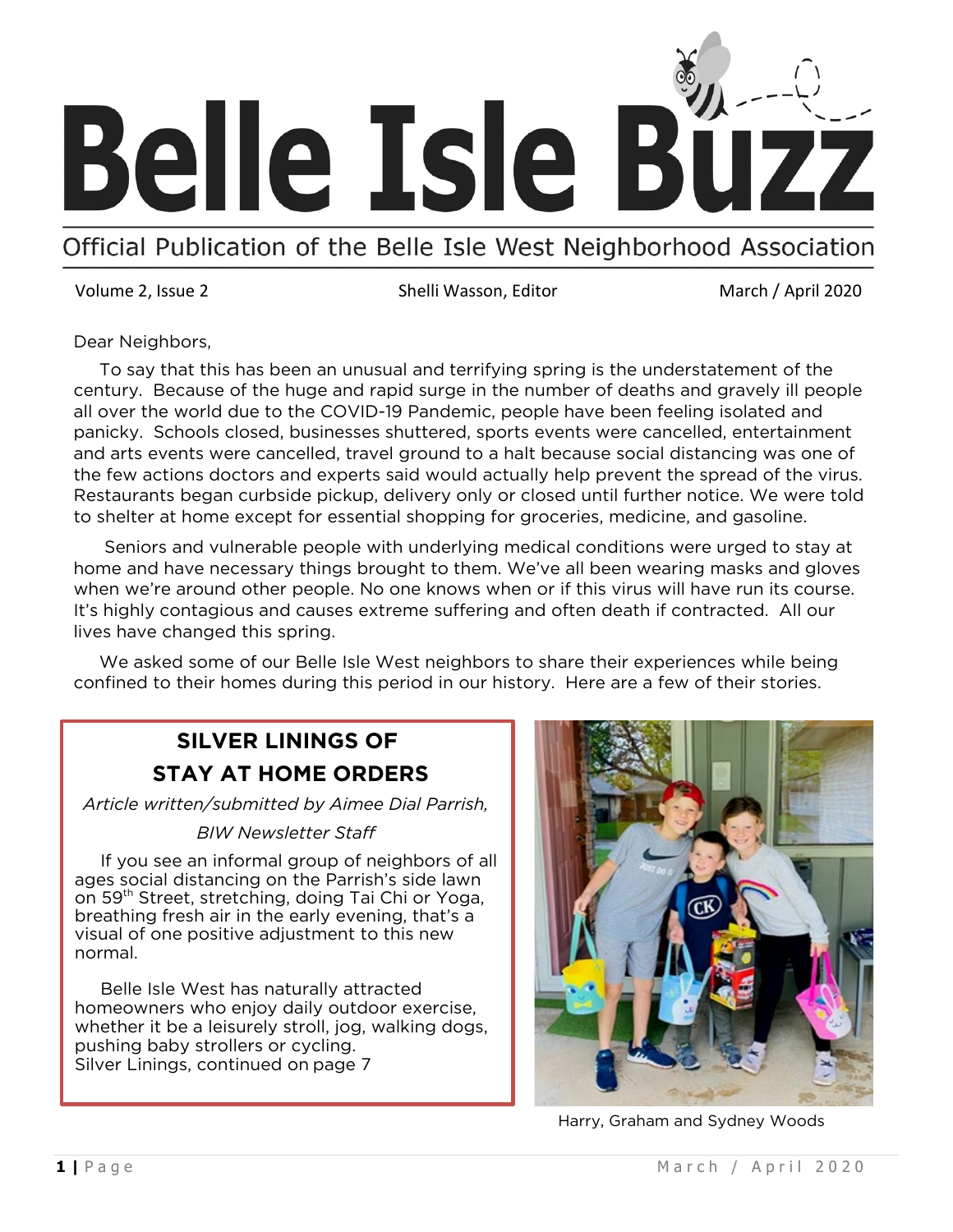## **Officers and**

## **Committee Chairs**

PRESIDENT – Greg Hall [55thpl@sbcglobal.net](mailto:55thpl@sbcglobal.net)

PRESIDENT-ELECT – David Patterson [dgpat@cox.net](mailto:dgpat@cox.net)

SECRETARY – Aimee Dial Parrish [aimee@haydelassociates.com](mailto:aimee@haydelassociates.com)

CO-TREASURERS – Cathie Shaw and Lynn Garman [lynn@garman.com](mailto:lynn@garman.com)

SERGEANT-AT-ARMS – David Campbell [Dcamp20000@aol.com](mailto:Dcamp20000@aol.com)

NEWSLETTER EDITOR – Shelli Wasson

[Wasson@ionet.net](mailto:Wasson@ionet.net) (405) 250-6462

NEWSLETTER STAFF –

Lynn Garman Earlene Parr Aimee Dial Parrish Ann Warzyn

STREET DIRECTORS (12/03/2019) –

55th Place – Dave Campbell & Greg Hall 55<sup>th</sup> Terrace - Cathy Fitzhugh 56th Street & Linn – OPEN 57<sup>th</sup> Street - Shannon & Randy Wells

58<sup>th</sup> Place - Shelli & Craig Wasson,

Cathie Shaw

58<sup>th</sup> Street - Sue Fellers

- 59<sup>th</sup> Street Aimee Dial Parrish
- 60th Street Christie Baker & Lynne Womble

61st Street – Scott Sproat & Maribeth Govin 62nd Street (including Imperial Terrace) – OPEN

Riviera Drive and 2300-2400 Blocks of NW 59th Street – OPEN

Ross Ave. – Eunice Khoury Villa Ave. (including Hunters Green) –

**OPEN** 

Please contact Dave Campbell, Dcamp20000@aol.com for inquiries about [becoming a Street](mailto:Dcamp20000@aol.com) Director.



## **MASK MAKER EXTRAORDINAIRE**

We'd like you to meet a very talented, energetic and generous neighbor of ours. Linda Randels has lived for nine years in a duplex she owns at  $58<sup>th</sup>$  and Ross. She has very graciously let us use her garage, huge drive-way, and carport for three neighborhood benefit garage sales.

Linda has had her own sewing factory business since 1978, employing 30 people at one time, making women's handbags and jackets. She's scaled back since then and works with her customers on a contract basis out of her home. Linda was looking around for a new project when she learned about the 405 MaskMakers, a non-profit group producing masks during the COVID-19 Pandemic. She's used her skills to personally sew more than 1000 masks for the group effort, which has turned out more than 7,500 masks since they started up two months ago.

The group began with about 200 people and now involves 2500. They have distributed free masks to The Homeless Alliance, OU Medical Center, Positive Tomorrows, OKC Schools Cafeteria Workers and the Oklahoma County Jail. They've even contracted with the Thunder to use their unsold T-shirts to make masks.

Thanks for all you do, Linda!

## **Be a Good Neighborhood**

In our Belle Isle West neighborhood there are several different types of "street" addresses. Some live on a "Terrace", "Place" or "Drive". Mail and deliveries can get misdirected to the corresponding street, such as mail for  $57<sup>th</sup>$  Terrace can be delivered to 57<sup>th</sup> Street. This is a fact of life in our neighborhood. No matter how many times residents talk to the Post Office or FedEx/UPS, this isn't going to get any better.

What can improve is that the resident receiving items at the incorrect address should return mail/packages to the owner listed on the package's address. Please be honest and considerate neighbors and make sure the packages get to the rightful owner in a timely manner without being opened.

 Remember: You can file a police report if you can prove that the package in question has not been returned to the rightful owner.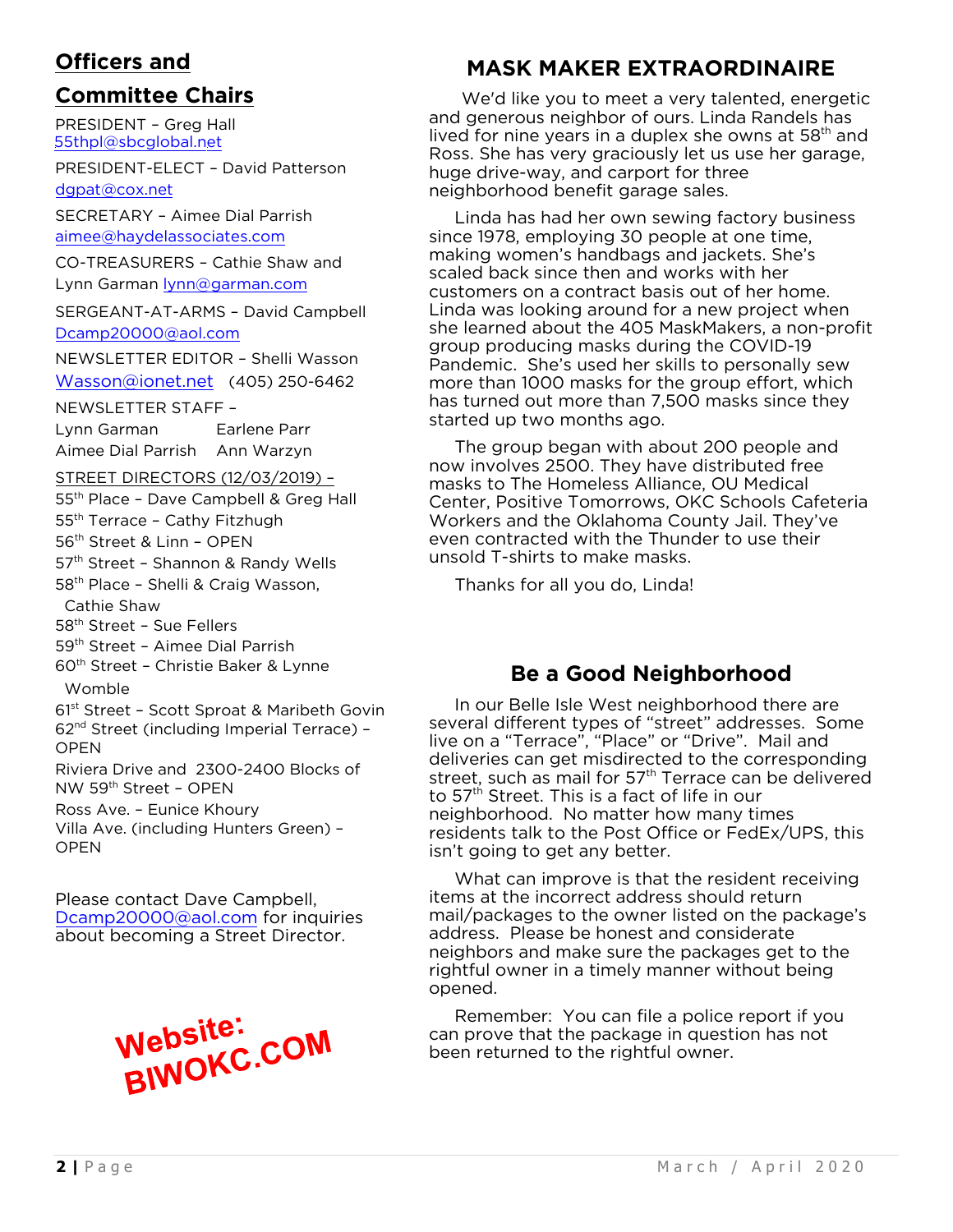| Mail dues to:                                                                | 2020 Belle Isle West<br><b>Neighborhood Association</b>                          |
|------------------------------------------------------------------------------|----------------------------------------------------------------------------------|
| <b>Belle Isle West NA</b><br>5030 N. May, Box 118<br>Oklahoma City, OK 73112 | <b>Dues</b><br>Name<br>Address                                                   |
|                                                                              | Phones(s)<br>Email                                                               |
|                                                                              | Annual dues are \$35.00 per household.                                           |
| Your canceled check is                                                       | Thank<br>You!<br>(Make checks to BIW Neighborhood Assn.)<br>S<br>I have enclosed |

### **NEED SHELTER FROM STORMS?**

 Spring in Oklahoma always means some volatile weather. Actually, make that all year. If you do not have a storm shelter, have too much stuff in your garage to park your car(s) there if it's going to hail soon or if you don't have a garage, we have received a kind offer from a very large neighbor of ours with 400 underground parking spaces! Yes, you read that right.

We talked with Ron Dolittle, who is part of the property management company that cares for the Oil Center at 2601 NW Expressway. He says that the Oil Center is extending a neighborly invitation for people who need shelter in a storm to park in their underground parking area. They will ask the guard inside the lobby to leave the gate to the parking area unlocked in stormy weather. You should enter the garage west off Linn, south of NW  $55<sup>th</sup>$  Terrace, north of the NW Expressway. Here are the details of this very kind offer:

- 1. This is not free, attended underground parking. You need to stay with your car or plan on picking it up at the crack of dawn before the many tenants of the Oil Center come to park there.
- 2. If you go over to take shelter and the gate happens to be closed, go into the building and ask the guard to open the gate. He may have just neglected to leave it open and will let you in right away.
- 3. You MUST leave the parking places in front of the entrance into Junior's Club open so their customers are free to park there.
- 4. Please remember that this is private property and we are being extended an invitation to benefit from it as we do from the school, churches and businesses within our neighborhood. No responsibility for your vehicle, its contents or your personal safety is implied by this friendly gesture.
- 5. Surely this goes without saying, but here goes. Do not leave any trash behind when you leave. Park in a marked place and be considerate of those sheltering near you by keeping music and noise to a minimum. If anyone abuses this privilege, we will lose it.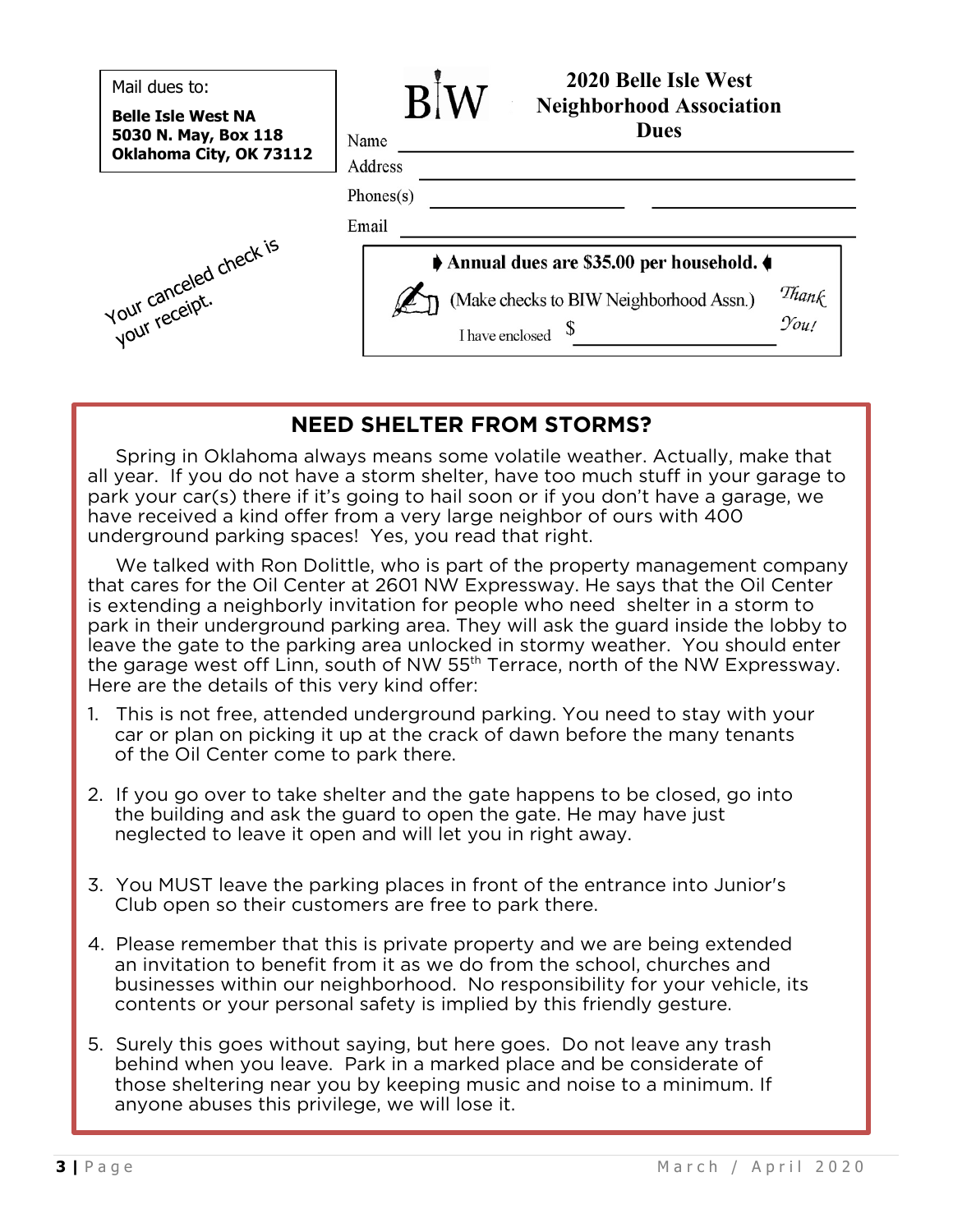## **Belle Isle West Endures the COVID-19 Pandemic**

Hey, neighbors. I hope all is well. Strange times for everyone, including us. My husband John is 67, so whenever we need anything I'm the designated runner. I am also still working every day, because I manage a Walgreens store in El Reno. I'm thankful to still be working, but cognizant of the dangers I may be bringing home every day.

John walks the dog a couple of times a day to keep from getting too bored around the house and to grab some fresh air. Other than that, he is under strict orders to stay safely indoors!

 I worry about my being exposed to the virus on a daily basis, but am proud of the fact that we at Walgreens continue to open our doors daily in order to ensure that our friends, neighbors, and loved ones have access to the medications they still require even through this nightmare.

 Please stay safe. Wash your hands thoroughly for twenty seconds (sing "Happy Birthday" to yourself twice) multiple times a day. Stay at least 6 feet away from others and always use good cough & sneeze etiquette (sneeze or cough into your elbow) whenever you are in public. Also, if you have access to a mask, wear it. It does not keep you from getting the virus, but it definitely will help you not transfer it to others if you have been exposed. Peace and love to you all!

Paul Fenwick, 55th Terrace

#### **Beating the COVID-l9 Virus**

My best suggestions:

- ❖ Clean out a lot of drawers & closets
- $\cdot$  Read a lot of books
- Eat a lot of Ice Cream from Braum's

Works for me! Barbara Pirrong

#### ෩෨෨෨෨෨෨෨

 A friend of mine, early in this mask-wearing experiment, went to the bank. They told him he couldn't come in like a masked bandit. He was the most unlikely of robbers as he is in his mideighties. You gotta' find fun in some of this stuff.

Joy Richardson, Riviera Drive

My family is very holiday oriented. We try to observe all major holidays with a family gathering. Over the years it has changed, of course, but we still like to gather around a family table with seasonal food.

 This year is such a unique challenge that we decided to minimize our exposure to one another. I really am not a fan of cyber naming everything new that happens on a daily basis. So unlike social networking, social distancing, distance schooling and noncontact shopping, let's just say we practiced common sense.

Easter dinner (Sunday, April 12) was prepared at my home, and we invited our family members to do curbside pick up. At 4:00 PM on Easter, we served a hot meal that included hors d' oeuvres, dessert and Easter baskets to go. I even had enough to take Easter dinner to a very appreciative friend going through some trying times.

 It was as close to our normal holiday as we could prudently get, but the most important thing is we didn't let 2020 become the year "Without a Family Easter." We plan on doing this as long as the world is closed.

Greg Hall, 55th Place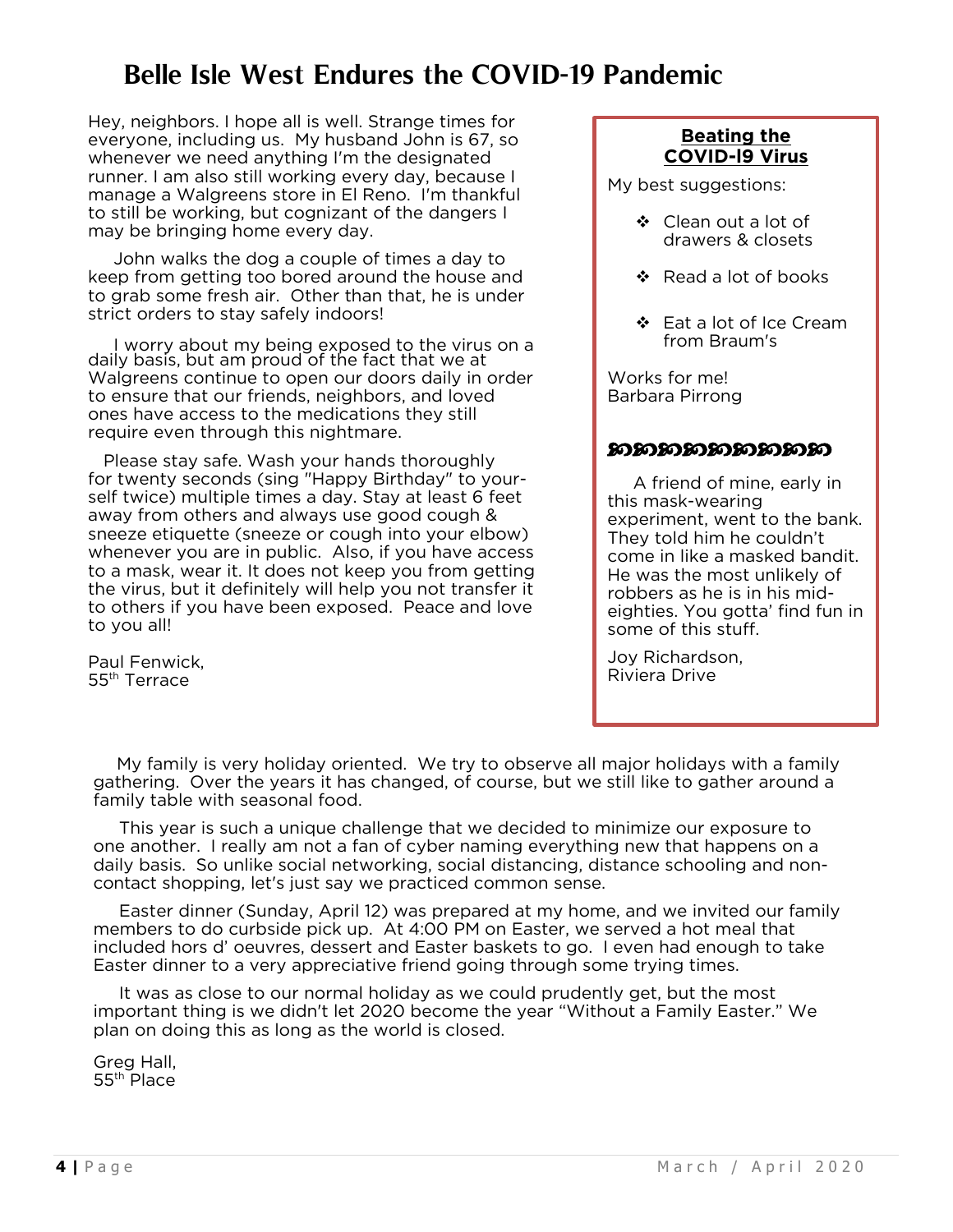## **Gratitude Poem for Doctors**

Our Medical staff is working day and night To keep COVID-19 out of our sight.

To one so humble as myself

It's a matter of gratitude 'n pride

To have such noble fellows here right by my side.

Thank you to all the doctors and frontline workers who are working day and night in the COVID-19 Pandemic!

Parinita, 8<sup>th</sup> grade student at Classen SAS, 55<sup>th</sup> Terrace

We are doing okay, my kids are learning online or playing in the backyard. We have been ordering groceries online.

Gaurav Varshney, 55th Terrace

Sign on 58<sup>th</sup> Place alerting drivers to children playing in their yard. Drivers always need to slow down whether children are outside or not. Great sign!!



Remember to take time and enjoy the pretty things that are right outside your door. This has been the best year ever for the "Pansy Patch" in our flower bed!

Shelli Wasson, 58<sup>th</sup> Place



**In Memoriam:** Richard L. "Dick" Mayes passed away February 17, 2020. Dick and his wife, Jo Ann, moved into their home on 59<sup>th</sup> St. with their four daughters in 1965 when the northern part of this area was developed. Dick was instrumental in the founding of our neighborhood association. He served in many capacities, including president and editor of the newsletter. Writing the newsletter was lots of fun for Dick. He published many letters from residents and reported on all the neighborhood activities and the wildlife in our area. Dick was a U.S. Army Veteran and proudly flew the American flag on his front porch.

As newsletter editor, I feel proud to have known Dick and thank him for his many years of leadership to our neighborhood association. Dick helped provide a strong foundation on which to grow into the vibrant neighborhood we have today. I have always been very impressed by the fact that Dick wrote the newsletter every month for twelve years. That is true dedication! Shelli Wasson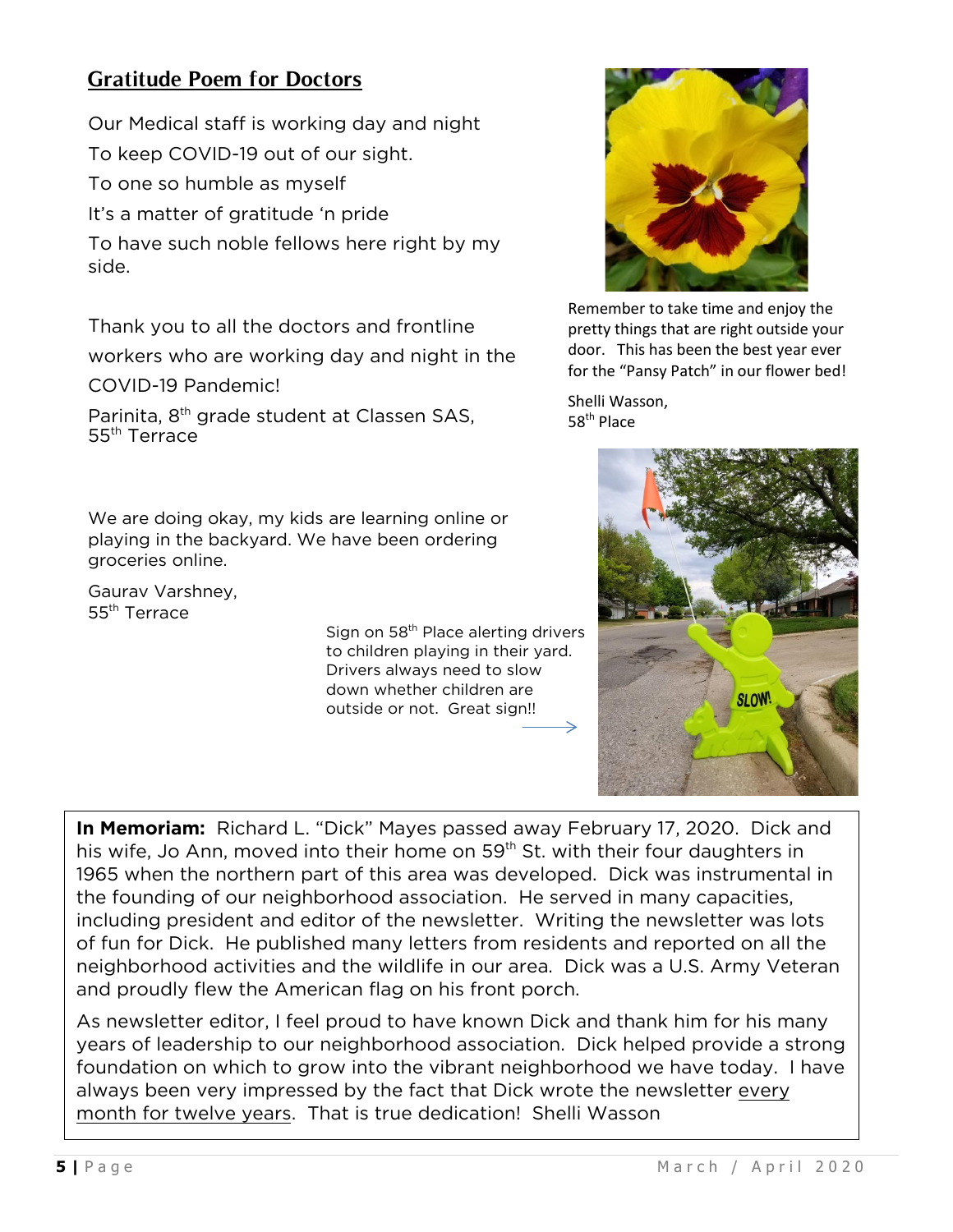## **SCHOOL MOVES ONLINE**

 We moved to Belle Isle West one week before our daughter Lily was born. Now she is 13 and in 8th grade at Belle Isle Enterprise Middle School. Our older daughter. Anna, graduated from BIEMS and is now a 16-year-old sophomore at Harding Charter Preparatory High School. Schools in Oklahoma took a two-week break after Spring Break, and our daughters have been going to school virtually since April 6, 2020.

#### **What does a typical day look like?**

Anna

I have all seven of my classes each day and each teacher goes about teaching differently. Some do a live video call twice a week, some give an online worksheet, some assign a video or outside source to watch, among other things.

Lily

I usually start my school work about 10am, an hour later than usual. Some teachers have classes via Zoom; others post daily assignments, including units on websites like IXL.com and iCivics.org.

#### **What is the hardest part of this new normal?**

Anna

I was really looking forward to playing on the tennis and softball teams and participating in other spring activities at my school. While I am still in touch with my friends, nothing compares to seeing them and my classmates at school. This time has had its benefits, but I am very ready to get back to normal.

Lily

The hardest part for me is not being able to see my friends every day. Talking to my friends through a screen does not compare to being face to face with them. I miss the sense of community at school.

#### **What are positive things that have come from this experience?**

#### Anna

While staying at home, I have had the time to connect with old friends who I have not talked with in a long time and have rekindled many friendships. It has been a great time for detoxing and giving myself a break from the stress of school.

Lily

I have had time to bake with my mom, play board games with my family, and watch movies. Quality time with family should never be taken for granted.

Lisa Boevers, 61st Street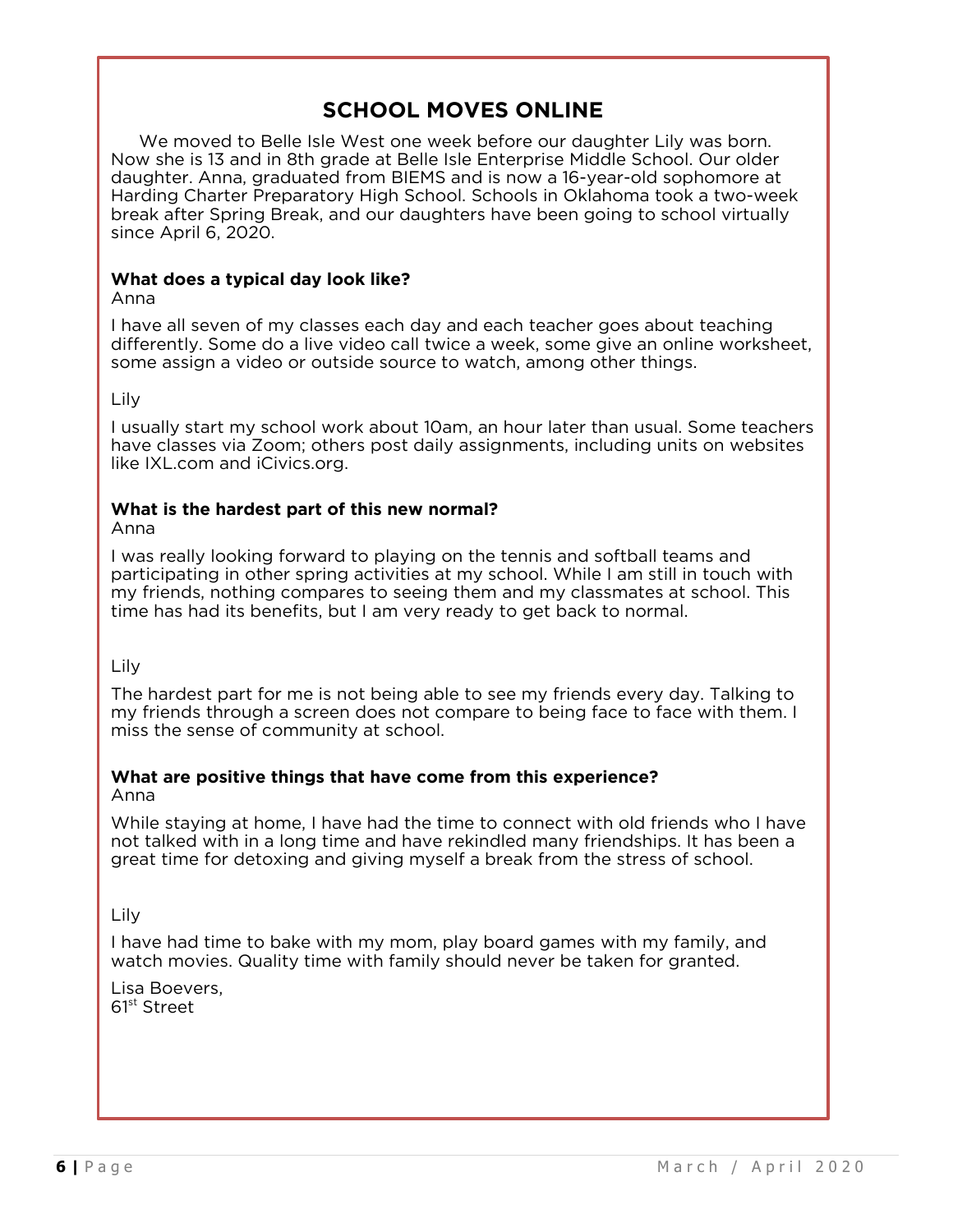### SILVER LININGS, continued from page 1

Our safe streets lined with mature trees entice residents to get out of the house. This has been especially so since the onset of the Covid-19 Stay At Home Orders were put in place to decrease the spread of the virus.

 As with any unfortunate crisis, we can try to stay hopeful and find silver linings that are meaningful to each of us. Many families and residents in Belle Isle West have been negatively impacted by this crisis. I was asked to interview one household about their experience.

I chose Jillian and Nick Woods and their three children, who live near me on NW 59<sup>th</sup>. Nick was laid off from his oil/gas job once the crisis began in March. Jillian, a Yoga Instructor, was not allowed to teach classes once all studios/gyms had to shutter for safety. They had to start homeschooling their three children, Harry, Sydney and Graham. I've witnessed the Woods be an example of resiliency, resourcefulness and utterly great people that all of Belle Isle West benefits from by having them as our neighbors.

I asked Jillian how her family has dealt with this "new normal" and adjusted to our Stay At Home Orders. Are there any frustrations, revelations, adjustments, things her family has learned how to do that the extra time has provided an opportunity to do? Have they discovered any personal talents, reached any milestones, read books that were left halfread, accomplished any next-level chores, created any new routines?

 Jillian answered that they are weathering the storm like so many people, but enjoying this special time as a family more than ever. There is a renewed sense of community and strength in our neighborhood. With job loss they have felt an overwhelming amount of support from neighbors and friends. Now, every time someone drops something off at their home, Harry can be heard saying, "Mom, I just love Oklahoma and love our neighborhood."

#### **The Woods' list of Silver Linings:**

- $\checkmark$  More bike rides, walks, connecting with neighbors and friends outside
- $\checkmark$  Puzzles, Legos, dance parties/slumber parties in the den, baking/cooking together inside
- $\checkmark$  Graham Woods, 4 yrs. old, has taken up playing harmonica, finger painting and making homemade stamps out of toilet paper rolls.
- $\checkmark$  Sydney Woods, 7 yrs. old, is loving long bike rides with her brother/neighborhood friends and helping with home cooking, especially the desserts.
- $\checkmark$  Harry Woods, 9 yrs. old, is enjoying the opportunity to shoot hoops between ZOOM (online classes) with his teacher, independent rides with his best buddy in the neighborhood and occasionally sneaking into the creeks to look for frogs!

Jillian said, "We are finding a new normal and settling in. Nick has had some great job leads and we are hopeful that there is something even more beautiful on the other side of this. I am busy recording and transferring yoga content to an online platform. I can barely turn my phone on so this has been comical at best, but a great learning experience. It's an opportunity to reach more clients through web classes [\(www.jillianwoodsyoga.com\)](http://www.jillianwoodsyoga.com/) and I'll take private clients now. I also practice more meditation. A quote that I repeat aloud, 'Just this moment, just this breath'."